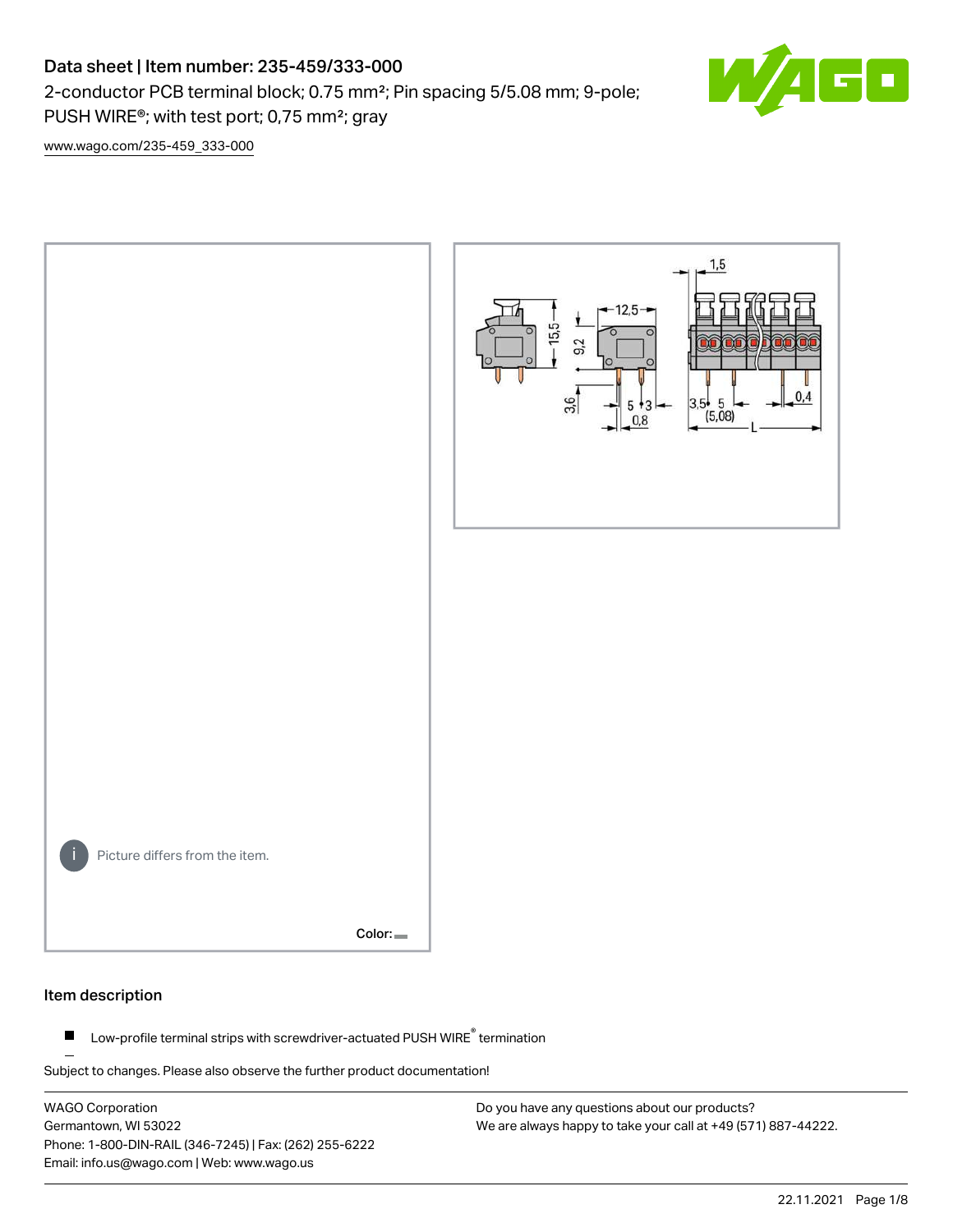

- Double-conductor connection for supply and distribution of signals ideal for standard, single-conductor signal lines suitable for push-in termination
- $\blacksquare$ Double solder pins for high mechanical stability
- $\blacksquare$ Combines with all 235 Series modular terminal blocks
- $\blacksquare$ Set to metric or inch pin spacing by compressing terminal strips together or pulling them apart
- $\blacksquare$ Conductor removal via screwdriver (2.5mm x 0.4mm)
- $\blacksquare$ Also available with test slot

#### Data Notes

| w<br>۰, | I<br>×<br>v<br>۹<br>٠ | ×<br>۰. |
|---------|-----------------------|---------|
|         |                       |         |

| Variants: | Other pole numbers                                               |
|-----------|------------------------------------------------------------------|
|           | Other colors                                                     |
|           | Mixed-color PCB connector strips                                 |
|           | Direct marking                                                   |
|           | Other versions (or variants) can be requested from WAGO Sales or |
|           | configured at https://configurator.wago.com/                     |

## Electrical data

### IEC Approvals

| Ratings per                 | IEC/EN 60664-1                                                       |
|-----------------------------|----------------------------------------------------------------------|
| Rated voltage (III / 3)     | 250 V                                                                |
| Rated surge voltage (III/3) | 4 <sub>kV</sub>                                                      |
| Rated voltage (III/2)       | 320 V                                                                |
| Rated surge voltage (III/2) | 4 <sub>kV</sub>                                                      |
| Nominal voltage (II/2)      | 630 V                                                                |
| Rated surge voltage (II/2)  | 4 <sub>k</sub> V                                                     |
| Rated current               | 10A                                                                  |
| Legend (ratings)            | (III / 2) $\triangleq$ Overvoltage category III / Pollution degree 2 |

### UL Approvals

| Approvals per                  | UL 1059 |
|--------------------------------|---------|
| Rated voltage UL (Use Group B) | 300 V   |
| Rated current UL (Use Group B) | 10 A    |
| Rated voltage UL (Use Group D) | 300 V   |
| Rated current UL (Use Group D) | 10 A    |

Subject to changes. Please also observe the further product documentation!

| <b>WAGO Corporation</b>                                | Do you have any questions about our products?                 |
|--------------------------------------------------------|---------------------------------------------------------------|
| Germantown, WI 53022                                   | We are always happy to take your call at +49 (571) 887-44222. |
| Phone: 1-800-DIN-RAIL (346-7245)   Fax: (262) 255-6222 |                                                               |
| Email: info.us@wago.com   Web: www.wago.us             |                                                               |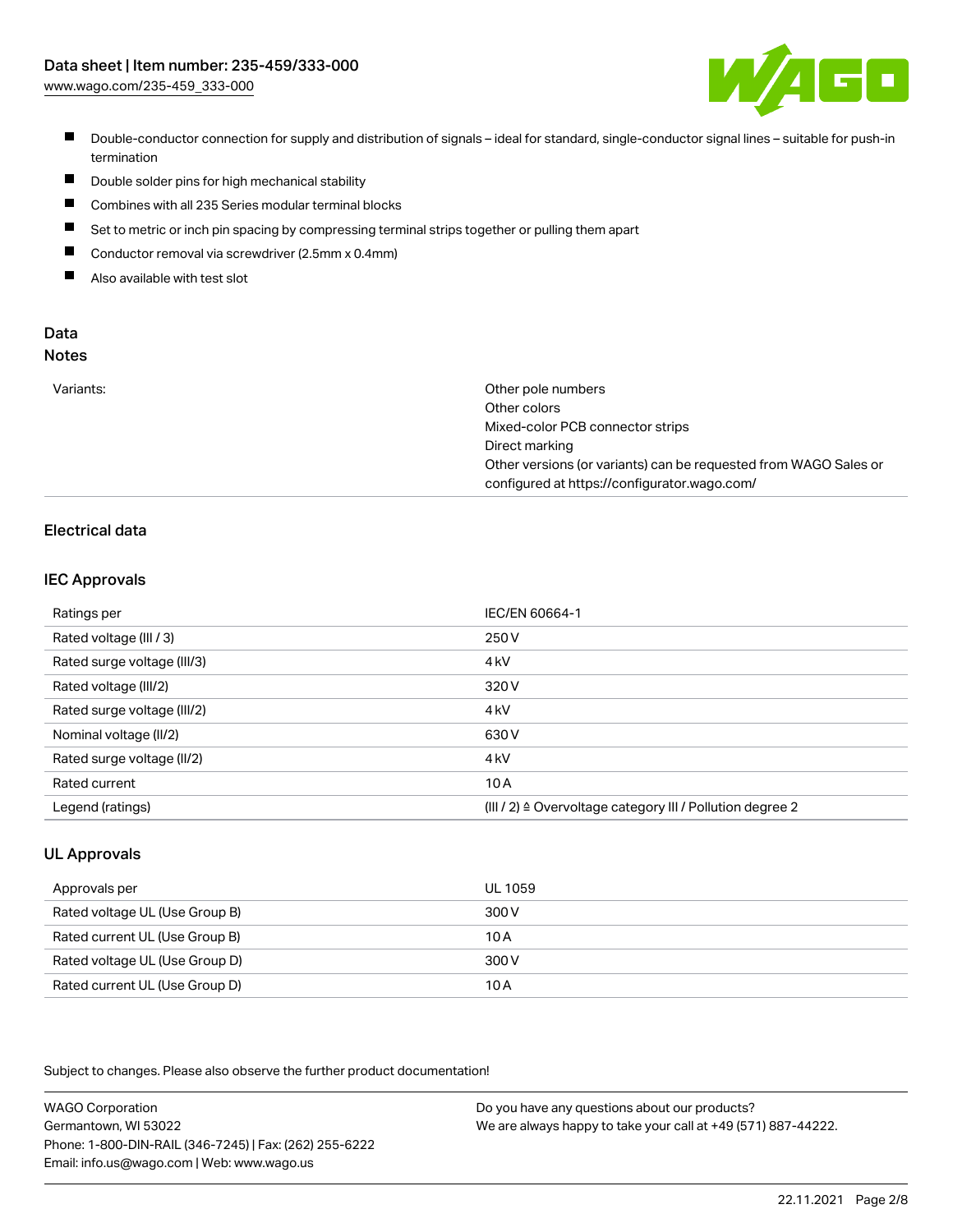

## CSA Approvals

| Approvals per                   | CSA   |
|---------------------------------|-------|
| Rated voltage CSA (Use Group B) | 300 V |
| Rated current CSA (Use Group B) | 10 A  |

#### Connection data

| Total number of connection points | 18 |
|-----------------------------------|----|
| Total number of potentials        |    |
| Number of connection types        |    |
| Number of levels                  |    |

#### Connection 1

| Connection technology                             | PUSH WIRE                               |
|---------------------------------------------------|-----------------------------------------|
| Actuation type                                    | Operating tool                          |
| Solid conductor                                   | $0.250.75$ mm <sup>2</sup> / 24  18 AWG |
| Fine-stranded conductor; with uninsulated ferrule | $0.250.34$ mm <sup>2</sup>              |
| Strip length                                      | $910$ mm $/0.350.39$ inch               |
| Conductor connection direction to PCB             | 0°                                      |
| Number of poles                                   | 9                                       |

## Physical data

| Pin spacing                          | 5/5.08 mm / 0.197/0.2 inch |
|--------------------------------------|----------------------------|
| Width                                | 46.5 mm / 1.831 inch       |
| Height                               | 12.8 mm / 0.504 inch       |
| Height from the surface              | 9.2 mm / 0.362 inch        |
| Depth                                | 12.5 mm / 0.492 inch       |
| Solder pin length                    | $3.6 \,\mathrm{mm}$        |
| Solder pin dimensions                | $0.8 \times 0.4$ mm        |
| Drilled hole diameter with tolerance | 1 <sup>(+0.1)</sup> mm     |

## PCB contact

| PCB Contact                         | TH .                                     |
|-------------------------------------|------------------------------------------|
| Solder pin arrangement              | over the entire terminal strip (in-line) |
| Number of solder pins per potential |                                          |

Subject to changes. Please also observe the further product documentation!

| <b>WAGO Corporation</b>                                | Do you have any questions about our products?                 |
|--------------------------------------------------------|---------------------------------------------------------------|
| Germantown, WI 53022                                   | We are always happy to take your call at +49 (571) 887-44222. |
| Phone: 1-800-DIN-RAIL (346-7245)   Fax: (262) 255-6222 |                                                               |
| Email: info.us@wago.com   Web: www.wago.us             |                                                               |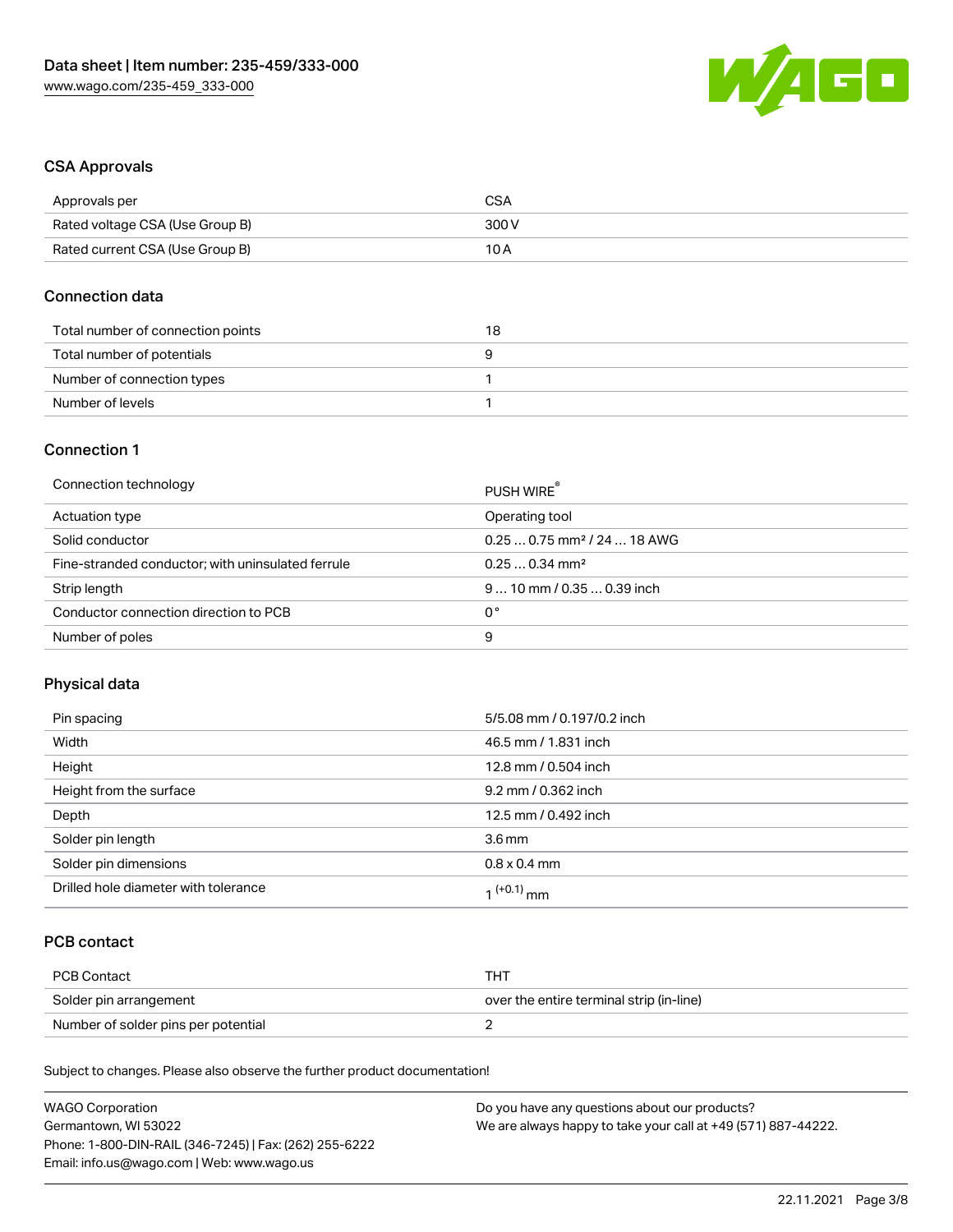

## Material data

| Color                       | gray                                    |
|-----------------------------|-----------------------------------------|
| Material group              |                                         |
| Insulation material         | Polyamide (PA66)                        |
| Flammability class per UL94 | V <sub>0</sub>                          |
| Clamping spring material    | Chrome nickel spring steel (CrNi)       |
| Contact material            | Electrolytic copper ( $E_{\text{Cu}}$ ) |
| Contact plating             | tin-plated                              |
| Weight                      | 1.1 <sub>g</sub>                        |

#### Environmental requirements

| Limit temperature range | $-60+105 °C$ |
|-------------------------|--------------|

## Commercial data

| Product Group         | 4 (Printed Circuit) |
|-----------------------|---------------------|
| PU (SPU)              | 1 Stück             |
| Packaging type        | box                 |
| Country of origin     | DE                  |
| <b>GTIN</b>           | 4017332260039       |
| Customs tariff number | 85369010000         |

## Approvals / Certificates

#### UL-Approvals

| Logo                   | Approval                            | <b>Additional Approval Text</b> | Certificate<br>name |
|------------------------|-------------------------------------|---------------------------------|---------------------|
| s<br>◡<br>$\mathbf{r}$ | UL<br>UL International Germany GmbH | $\overline{\phantom{0}}$        | E45172              |

#### Optional accessories

Phone: 1-800-DIN-RAIL (346-7245) | Fax: (262) 255-6222

Email: info.us@wago.com | Web: www.wago.us

| <b>Ferrules</b>         |                                                                                                   |  |                                                               |  |
|-------------------------|---------------------------------------------------------------------------------------------------|--|---------------------------------------------------------------|--|
| Ferrule                 |                                                                                                   |  |                                                               |  |
|                         | Item no.: 216-101                                                                                 |  |                                                               |  |
|                         | Ferrule; Sleeve for 0.5 mm <sup>2</sup> / AWG 22; uninsulated; electro-tin plated; silver-colored |  | www.wago.com/216-101                                          |  |
|                         | Item no.: 216-104                                                                                 |  |                                                               |  |
|                         | Subject to changes. Please also observe the further product documentation!                        |  |                                                               |  |
| <b>WAGO Corporation</b> |                                                                                                   |  | Do you have any questions about our products?                 |  |
| Germantown, WI 53022    |                                                                                                   |  | We are always happy to take your call at +49 (571) 887-44222. |  |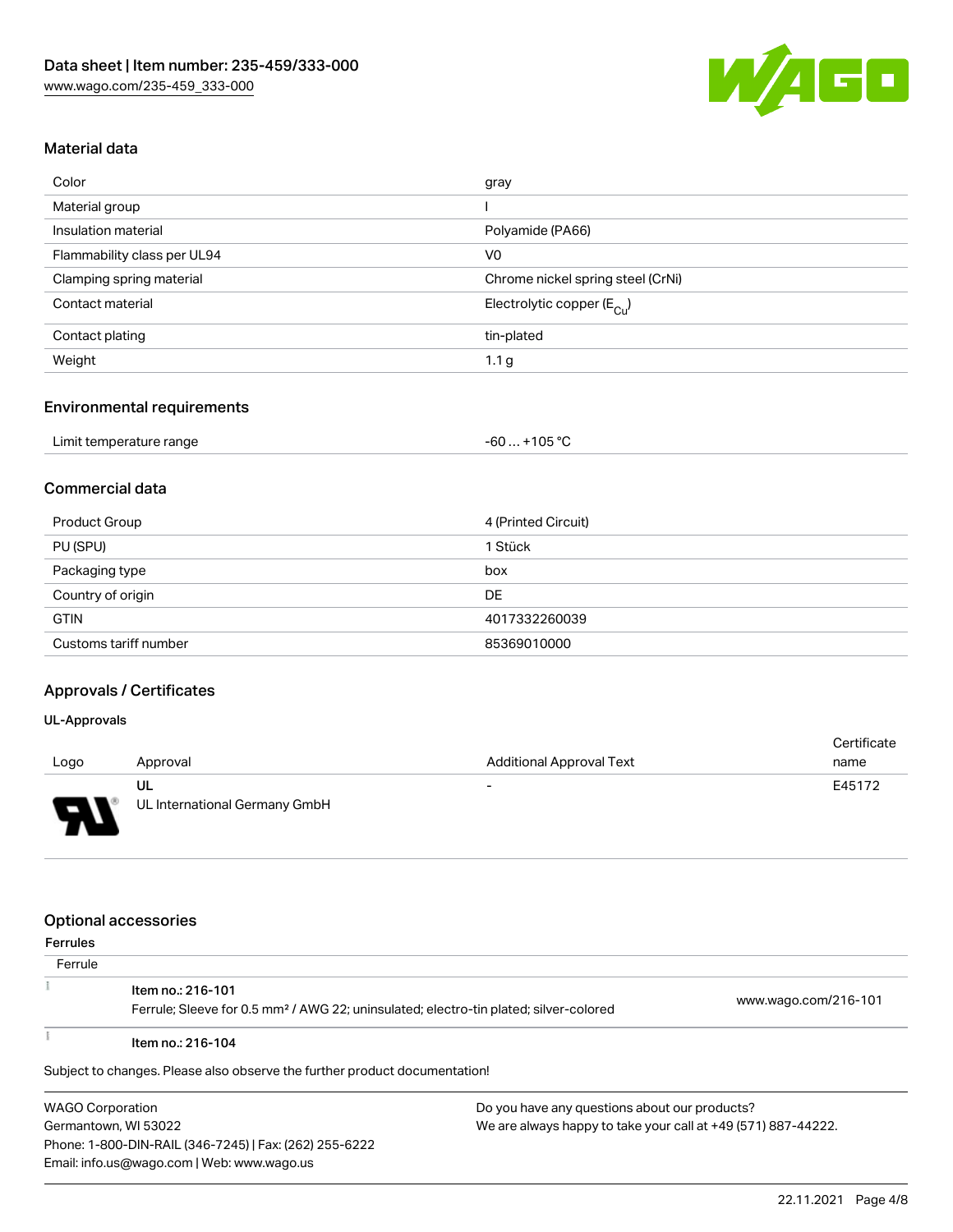I

Î

î

n

 $\mathbf{i}$ 

Ĭ



Subject to changes. Please also observe the further product documentation! Ferrule; Sleeve for 1.5 mm² / AWG 16; uninsulated; electro-tin plated; silver-colored [www.wago.com/216-104](http://www.wago.com/216-104) Item no.: 216-106 Ferrule; Sleeve for 2.5 mm² / AWG 14; uninsulated; electro-tin plated; silver-colored [www.wago.com/216-106](http://www.wago.com/216-106) Item no.: 216-107 Ferrule; Sleeve for 4 mm² / AWG 12; uninsulated; electro-tin plated [www.wago.com/216-107](http://www.wago.com/216-107) Item no.: 216-108 Ferrule; Sleeve for 6 mm² / AWG 10; uninsulated; electro-tin plated; silver-colored [www.wago.com/216-108](http://www.wago.com/216-108) Item no.: 216-109 Ferrule; Sleeve for 10 mm² / AWG 8; uninsulated; electro-tin plated [www.wago.com/216-109](http://www.wago.com/216-109) Item no.: 216-102 Ferrule; Sleeve for 0.75 mm² / AWG 20; uninsulated; electro-tin plated; silver-colored [www.wago.com/216-102](http://www.wago.com/216-102) Item no.: 216-103 Ferrule; Sleeve for 1 mm² / AWG 18; uninsulated; electro-tin plated [www.wago.com/216-103](http://www.wago.com/216-103) Item no.: 216-110 Ferrule; Sleeve for 16 mm² / AWG 6; uninsulated; electro-tin plated; metallic brown [www.wago.com/216-110](http://www.wago.com/216-110) Item no.: 216-123 Ferrule; Sleeve for 1 mm² / AWG 18; uninsulated; electro-tin plated; silver-colored [www.wago.com/216-123](http://www.wago.com/216-123) Item no.: 216-122 Ferrule; Sleeve for 0.75 mm² / AWG 20; uninsulated; electro-tin plated; silver-colored [www.wago.com/216-122](http://www.wago.com/216-122) Item no.: 216-124 Ferrule; Sleeve for 1.5 mm<sup>2</sup> / AWG 16; uninsulated; electro-tin plated [www.wago.com/216-124](http://www.wago.com/216-124) Item no.: 216-142 Ferrule; Sleeve for 0.75 mm<sup>2</sup> / 18 AWG; uninsulated; electro-tin plated; electrolytic copper; gastight crimped; acc. to DIN 46228, Part 1/08.92 [www.wago.com/216-142](http://www.wago.com/216-142) Item no.: 216-132 Ferrule; Sleeve for 0.34 mm² / AWG 24; uninsulated; electro-tin plated [www.wago.com/216-132](http://www.wago.com/216-132) Item no.: 216-121 Ferrule; Sleeve for 0.5 mm² / AWG 22; uninsulated; electro-tin plated; silver-colored [www.wago.com/216-121](http://www.wago.com/216-121) Item no.: 216-143 Ferrule; Sleeve for 1 mm² / AWG 18; uninsulated; electro-tin plated; electrolytic copper; gastight crimped; acc. to DIN 46228, Part 1/08.92 [www.wago.com/216-143](http://www.wago.com/216-143) Item no.: 216-131 Ferrule; Sleeve for 0.25 mm² / AWG 24; uninsulated; electro-tin plated; silver-colored [www.wago.com/216-131](http://www.wago.com/216-131) Item no.: 216-141 Ferrule; Sleeve for 0.5 mm² / 20 AWG; uninsulated; electro-tin plated; electrolytic copper; gastight crimped; acc. to DIN 46228, Part 1/08.92 [www.wago.com/216-141](http://www.wago.com/216-141) Item no.: 216-152 Ferrule; Sleeve for 0.34 mm² / AWG 24; uninsulated; electro-tin plated [www.wago.com/216-152](http://www.wago.com/216-152)

WAGO Corporation Germantown, WI 53022 Phone: 1-800-DIN-RAIL (346-7245) | Fax: (262) 255-6222 Email: info.us@wago.com | Web: www.wago.us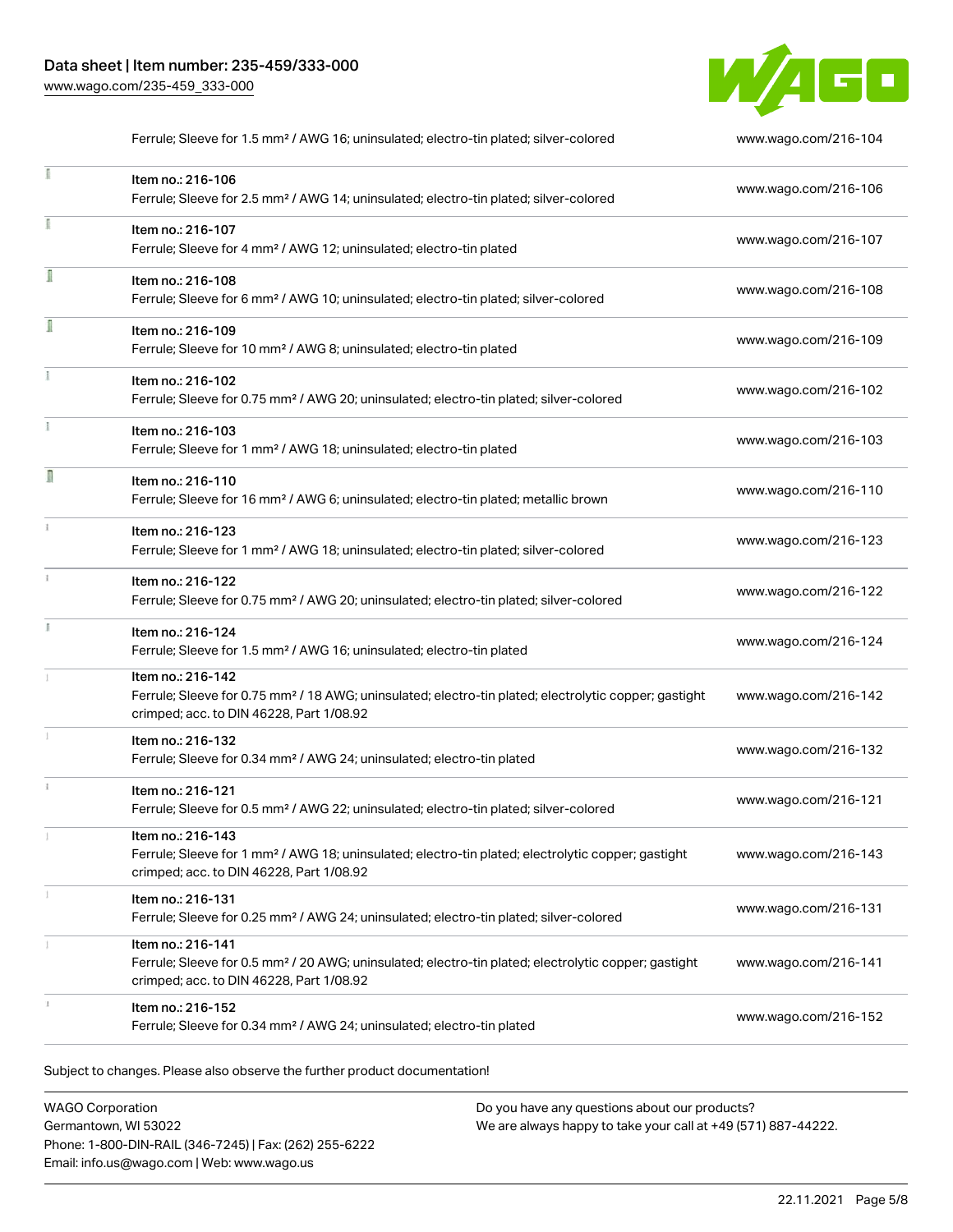## Data sheet | Item number: 235-459/333-000

[www.wago.com/235-459\\_333-000](http://www.wago.com/235-459_333-000)



| 1 | Item no.: 216-224                                                                                                                                                                                          | www.wago.com/216-224 |
|---|------------------------------------------------------------------------------------------------------------------------------------------------------------------------------------------------------------|----------------------|
|   | Item no.: 216-221<br>Ferrule; Sleeve for 0.5 mm <sup>2</sup> / 20 AWG; insulated; electro-tin plated; white                                                                                                | www.wago.com/216-221 |
|   | Item no.: 216-222<br>Ferrule; Sleeve for 0.75 mm <sup>2</sup> / 18 AWG; insulated; electro-tin plated; gray                                                                                                | www.wago.com/216-222 |
|   | Item no.: 216-242<br>Ferrule; Sleeve for 0.75 mm <sup>2</sup> / 18 AWG; insulated; electro-tin plated; electrolytic copper; gastight<br>crimped; acc. to DIN 46228, Part 4/09.90; gray                     | www.wago.com/216-242 |
|   | Item no.: 216-241<br>Ferrule; Sleeve for 0.5 mm <sup>2</sup> / 20 AWG; insulated; electro-tin plated; electrolytic copper; gastight<br>crimped; acc. to DIN 46228, Part 4/09.90; white                     | www.wago.com/216-241 |
|   | Item no.: 216-210<br>Ferrule; Sleeve for 16 mm <sup>2</sup> / AWG 6; insulated; electro-tin plated; electrolytic copper; gastight crimped; www.wago.com/216-210<br>acc. to DIN 46228, Part 4/09.90; blue   |                      |
|   | Item no.: 216-223<br>Ferrule; Sleeve for 1 mm <sup>2</sup> / AWG 18; insulated; electro-tin plated; red                                                                                                    | www.wago.com/216-223 |
|   | Item no.: 216-201<br>Ferrule; Sleeve for 0.5 mm <sup>2</sup> / 20 AWG; insulated; electro-tin plated; white                                                                                                | www.wago.com/216-201 |
|   | Item no.: 216-208<br>Ferrule; Sleeve for 6 mm <sup>2</sup> / AWG 10; insulated; electro-tin plated; electrolytic copper; gastight crimped; www.wago.com/216-208<br>acc. to DIN 46228, Part 4/09.90; yellow |                      |
|   | Item no.: 216-144<br>Ferrule; Sleeve for 1.5 mm <sup>2</sup> / AWG 16; uninsulated; electro-tin plated; electrolytic copper; gastight<br>crimped; acc. to DIN 46228, Part 1/08.92; silver-colored          | www.wago.com/216-144 |
|   | Item no.: 216-205<br>Ferrule; Sleeve for 2.08 mm <sup>2</sup> / AWG 14; insulated; electro-tin plated; yellow                                                                                              | www.wago.com/216-205 |
|   | Item no.: 216-209<br>Ferrule; Sleeve for 10 mm <sup>2</sup> / AWG 8; insulated; electro-tin plated; red                                                                                                    | www.wago.com/216-209 |
| 1 | Item no.: 216-204<br>Ferrule; Sleeve for 1.5 mm <sup>2</sup> / AWG 16; insulated; electro-tin plated; black                                                                                                | www.wago.com/216-204 |
|   | Item no.: 216-151<br>Ferrule; Sleeve for 0.25 mm <sup>2</sup> / AWG 24; uninsulated; electro-tin plated                                                                                                    | www.wago.com/216-151 |
|   | Item no.: 216-202<br>Ferrule; Sleeve for 0.75 mm <sup>2</sup> / 18 AWG; insulated; electro-tin plated; gray                                                                                                | www.wago.com/216-202 |
|   | Item no.: 216-207<br>Ferrule; Sleeve for 4 mm <sup>2</sup> / AWG 12; insulated; electro-tin plated; gray                                                                                                   | www.wago.com/216-207 |
|   | Item no.: 216-206<br>Ferrule; Sleeve for 2.5 mm <sup>2</sup> / AWG 14; insulated; electro-tin plated; blue                                                                                                 | www.wago.com/216-206 |
|   | Item no.: 216-203<br>Ferrule; Sleeve for 1 mm <sup>2</sup> / AWG 18; insulated; electro-tin plated; red                                                                                                    | www.wago.com/216-203 |

WAGO Corporation Germantown, WI 53022 Phone: 1-800-DIN-RAIL (346-7245) | Fax: (262) 255-6222 Email: info.us@wago.com | Web: www.wago.us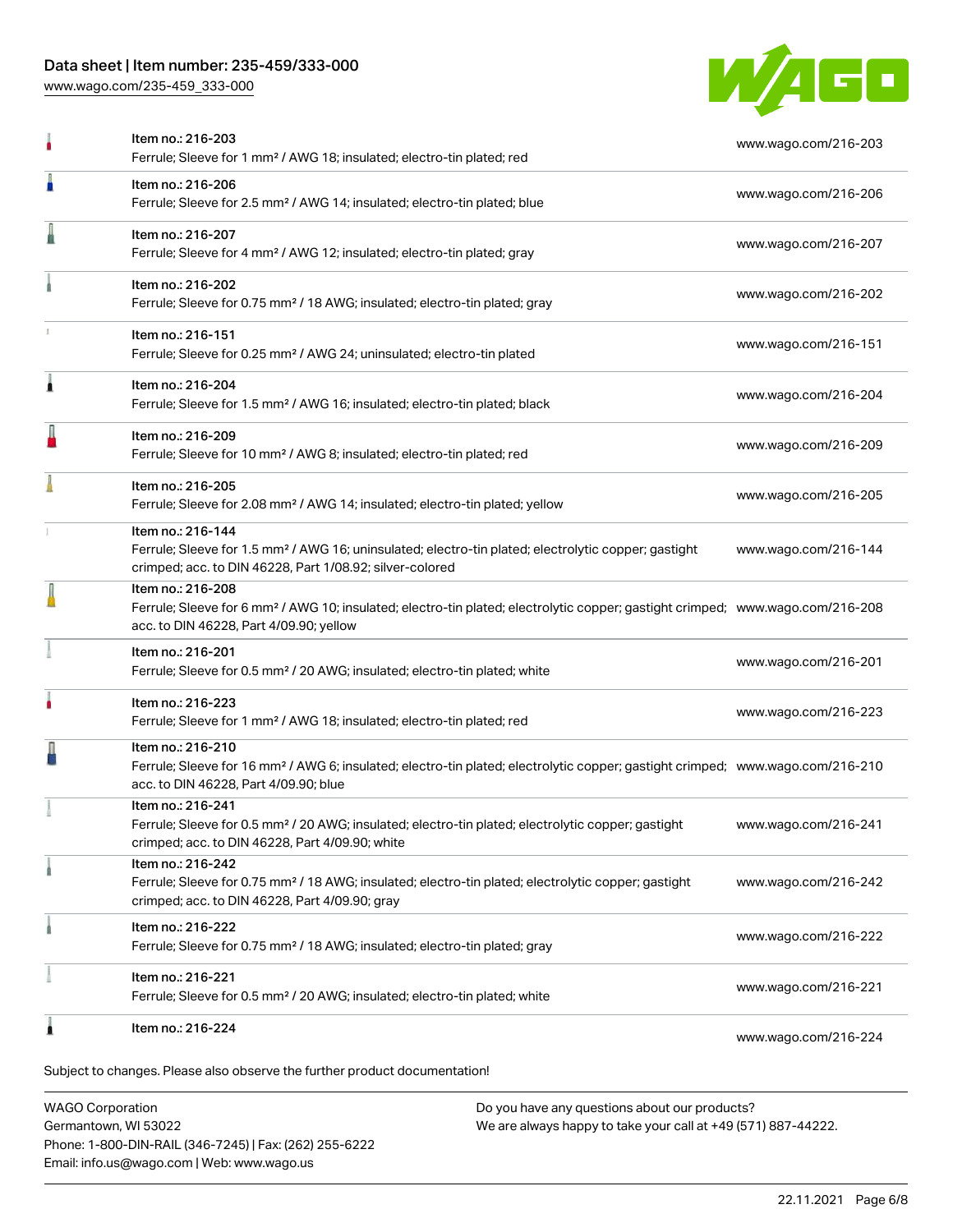[www.wago.com/235-459\\_333-000](http://www.wago.com/235-459_333-000)



Ferrule; Sleeve for 1.5 mm² / AWG 16; insulated; electro-tin plated; black

|   | Item no.: 216-243<br>Ferrule; Sleeve for 1 mm <sup>2</sup> / AWG 18; insulated; electro-tin plated; electrolytic copper; gastight crimped; www.wago.com/216-243<br>acc. to DIN 46228, Part 4/09.90; red    |                      |
|---|------------------------------------------------------------------------------------------------------------------------------------------------------------------------------------------------------------|----------------------|
| Â | Item no.: 216-244<br>Ferrule; Sleeve for 1.5 mm <sup>2</sup> / AWG 16; insulated; electro-tin plated; electrolytic copper; gastight<br>crimped; acc. to DIN 46228, Part 4/09.90; black                     | www.wago.com/216-244 |
|   | Item no.: 216-263<br>Ferrule; Sleeve for 1 mm <sup>2</sup> / AWG 18; insulated; electro-tin plated; electrolytic copper; gastight crimped; www.wago.com/216-263<br>acc. to DIN 46228, Part 4/09.90; red    |                      |
|   | Item no.: 216-246<br>Ferrule; Sleeve for 2.5 mm <sup>2</sup> / AWG 14; insulated; electro-tin plated; electrolytic copper; gastight<br>crimped; acc. to DIN 46228, Part 4/09.90; blue                      | www.wago.com/216-246 |
|   | Item no.: 216-266<br>Ferrule; Sleeve for 2.5 mm <sup>2</sup> / AWG 14; insulated; electro-tin plated; electrolytic copper; gastight<br>crimped; acc. to DIN 46228, Part 4/09.90; blue                      | www.wago.com/216-266 |
| 1 | Item no.: 216-264<br>Ferrule; Sleeve for 1.5 mm <sup>2</sup> / AWG 16; insulated; electro-tin plated; electrolytic copper; gastight<br>crimped; acc. to DIN 46228, Part 4/09.90; black                     | www.wago.com/216-264 |
| ۸ | Item no.: 216-284<br>Ferrule; Sleeve for 1.5 mm <sup>2</sup> / AWG 16; insulated; electro-tin plated; electrolytic copper; gastight<br>crimped; acc. to DIN 46228, Part 4/09.90; black                     | www.wago.com/216-284 |
| A | Item no.: 216-286<br>Ferrule; Sleeve for 2.5 mm <sup>2</sup> / AWG 14; insulated; electro-tin plated; electrolytic copper; gastight<br>crimped; acc. to DIN 46228, Part 4/09.90; blue                      | www.wago.com/216-286 |
|   | Item no.: 216-287<br>Ferrule; Sleeve for 4 mm <sup>2</sup> / AWG 12; insulated; electro-tin plated; electrolytic copper; gastight crimped; www.wago.com/216-287<br>acc. to DIN 46228, Part 4/09.90; gray   |                      |
|   | Item no.: 216-262<br>Ferrule; Sleeve for 0.75 mm <sup>2</sup> / 18 AWG; insulated; electro-tin plated; electrolytic copper; gastight<br>crimped; acc. to DIN 46228, Part 4/09.90; gray                     | www.wago.com/216-262 |
|   | Item no.: 216-288<br>Ferrule; Sleeve for 6 mm <sup>2</sup> / AWG 10; insulated; electro-tin plated; electrolytic copper; gastight crimped; www.wago.com/216-288<br>acc. to DIN 46228, Part 4/09.90; yellow |                      |
|   | Item no.: 216-289<br>Ferrule; Sleeve for 10 mm <sup>2</sup> / AWG 8; insulated; electro-tin plated; electrolytic copper; gastight crimped; www.wago.com/216-289<br>acc. to DIN 46228, Part 4/09.90; red    |                      |
|   | Item no.: 216-301<br>Ferrule; Sleeve for 0.25 mm <sup>2</sup> / AWG 24; insulated; electro-tin plated; yellow                                                                                              | www.wago.com/216-301 |
|   | Item no.: 216-321<br>Ferrule; Sleeve for 0.25 mm <sup>2</sup> / AWG 24; insulated; electro-tin plated; yellow                                                                                              | www.wago.com/216-321 |
| ì | Item no.: 216-322<br>Ferrule; Sleeve for 0.34 mm <sup>2</sup> / 22 AWG; insulated; electro-tin plated; green                                                                                               | www.wago.com/216-322 |
|   | Item no.: 216-267<br>Ferrule; Sleeve for 4 mm <sup>2</sup> / AWG 12; insulated; electro-tin plated; electrolytic copper; gastight crimped;                                                                 | www.wago.com/216-267 |
|   | Subject to changes. Please also observe the further product documentation!                                                                                                                                 |                      |

WAGO Corporation Germantown, WI 53022 Phone: 1-800-DIN-RAIL (346-7245) | Fax: (262) 255-6222 Email: info.us@wago.com | Web: www.wago.us